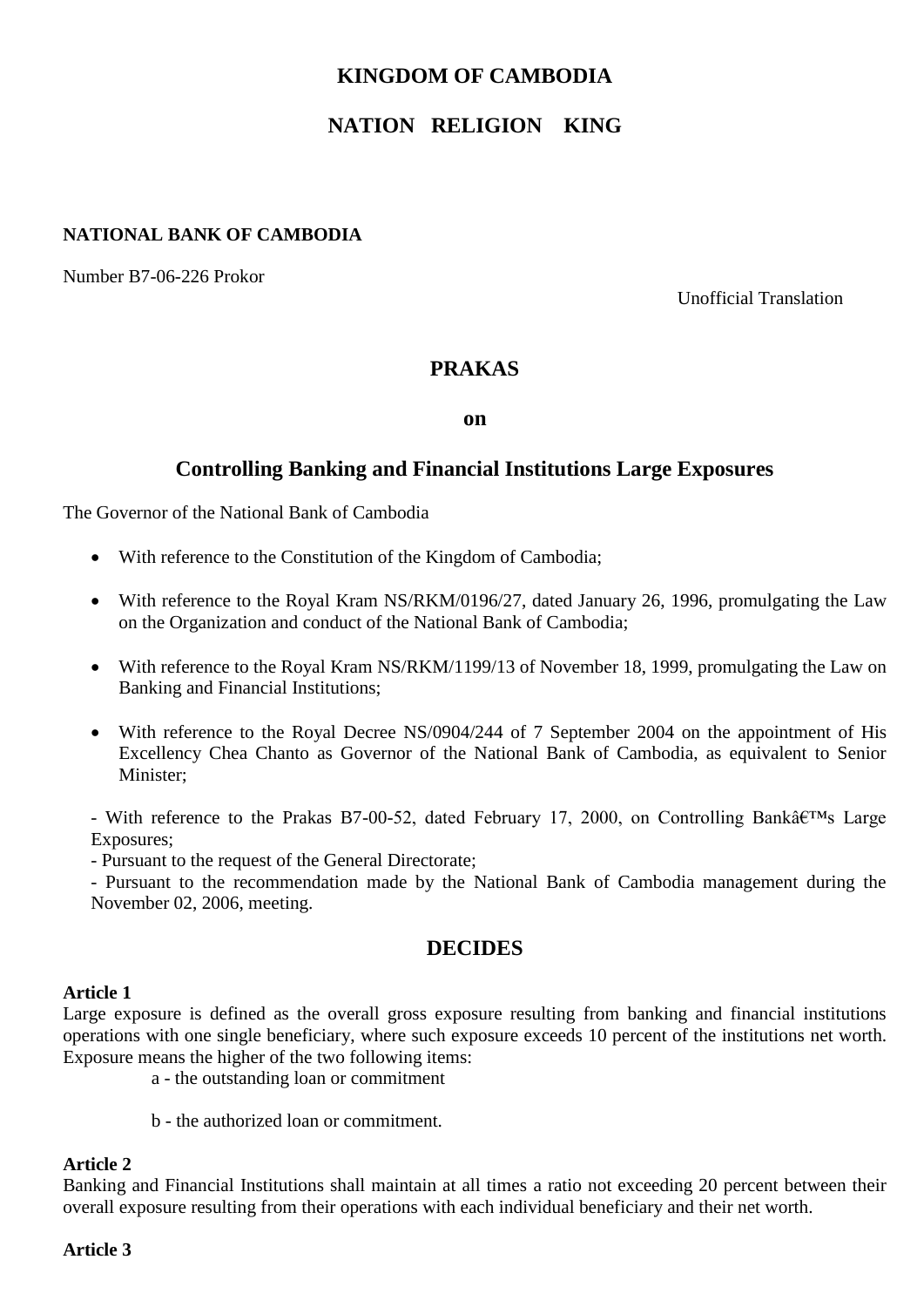For the purposes of this Prakas, the net worth shall be calculated in accordance with the provisions of the Prakas B7-00-47, dated February 16, 2000, on the calculation of the institutions net worth.For the purposes of this Prakas, exposures, which are liable to the risk of counterparty default, shall be weighted items as defined in Article 3 of the Prakas B7-00-46, dated February 16, 2000, relating to the solvency ratio. However, items deducted in calculating the net worth in accordance with the provisions of the Prakas on the calculation of the  $bank\hat{a}\in TMs$  net worth shall not be counted as exposures.

#### **Article 4**

Individuals or legal entities that are interconnected in such a way that financial problems experienced by one or more of them would necessarily entail serious financial problems for the other or all of them shall likewise be deemed to constitute a single beneficiary.

In particular, such connections exist between two or more individuals or legal entities where:

- a one of them directly or indirectly exercises control over the other;
- b they are subsidiaries of the same parent company;
- c they come under the same de facto management;

d - one of them has an equity interest in the other exceeding 10 percent and they are bound by reciprocal guarantee agreements or have a special business relationship which each other such as subcontracting, franchise, etc.

The National Bank of Cambodia may regard a group of customers as constituting a single beneficiary if the connections between them are aforementioned.

#### **Article 5**

For exposures guaranteed by another bank or international financial institution agreed by the National Bank of Cambodia, with the prior approval of the NBC, the weighting referred to in Article 3 of this Prakas may be reduced by half, under the following conditions:

 a - The letter provided by a bank or international financial institutions as the guarantor shall include a formal commitment to repay the total outstanding loans when one of the following events occurs: one instalment is unpaid on due date, or these loans become non-performing.

 b - The guarantee letter shall be signed and acknowledged by the foreign supervisory authority of the bank or by the international financial institution's headquarters that issued this guarantee letter.

#### **Article 6**

At the Banking and Financial Institution $\hat{a} \in T^{M}$ s request, the National Bank of Cambodia may increase the maximum ratio described in Article 2 of this Prakas, up to an extra-large exposure limit, which cannot exceed 35 percent of the net worth, under the following conditions:

a - The Banking and Financial Institution $\hat{a} \in T^{M}$ s financial condition is considered "satisfactory" by the National Bank of Cambodia, based on National Bank of Cambodia internal rating or benefits from a rating "investment grade" by an international rating agency;

 $b$  - The borrower $\hat{a} \in T^{M}$ s financial situation is strong, which includes good business perspectives, solvency, profitability and management. The Banking and Financial Institutions shall provide the National Bank of Cambodia with audited financial reports, a credit analysis report and other related documents when applying for approval of exposures exceeding a ratio as described in Article 2 of this Prakas.

#### **Article 7**

Banking and Financial Institutions shall be required to maintain at all times a maximum ratio of 300 percent between the total of their large exposures, as defined in Article 1 of this Prakas, and their net worth.